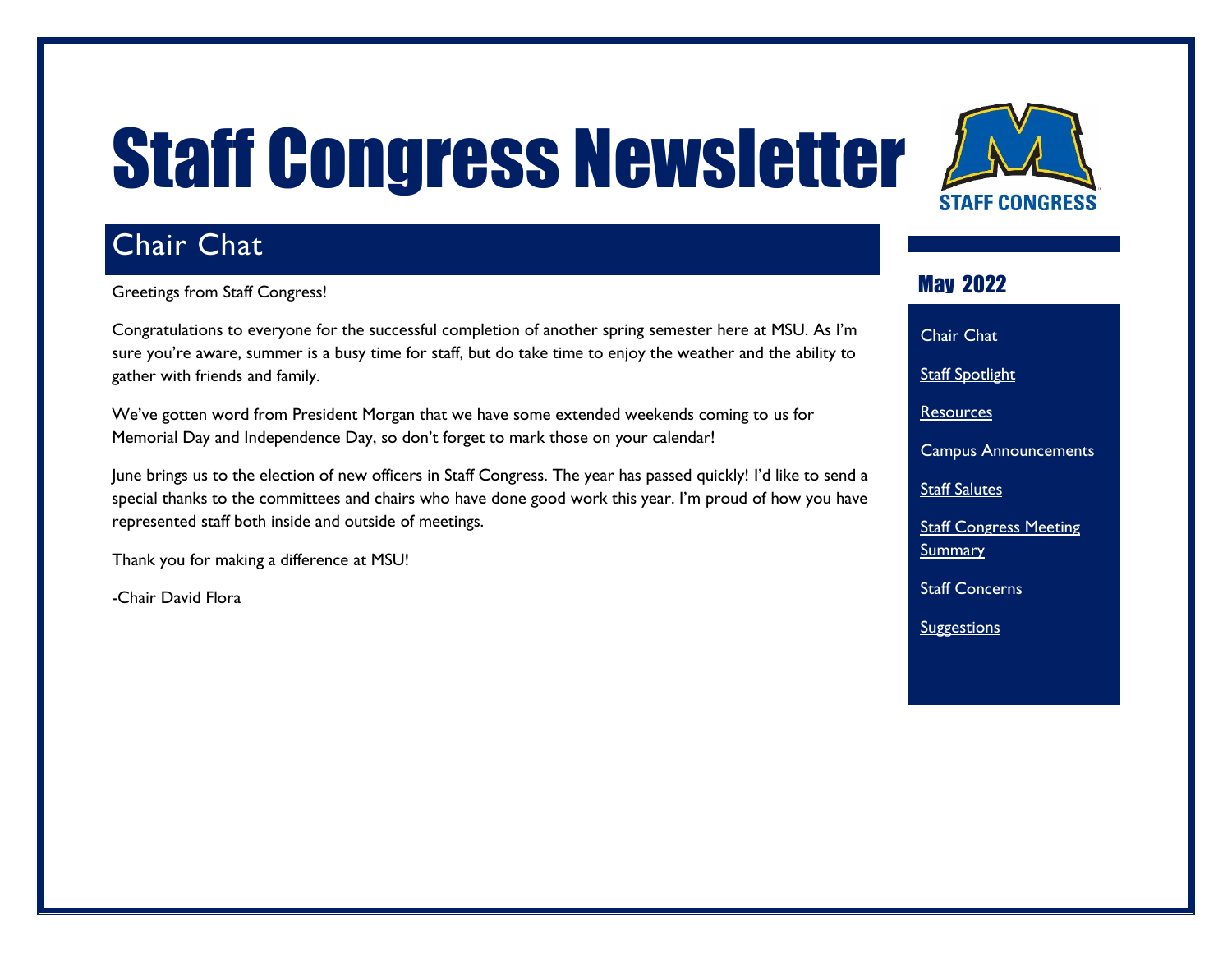## <span id="page-1-0"></span>Staff Spotlight | Xavier Scott

*This section highlights a Staff Congress representative.*

Greetings, MSU friends! I'm Xavier Scott, Director of Distance Education & Instructional Design, and your friendly Staff Congress Secretary/Treasurer for the last year. I have been part of the MSU staff family for 16 years. Prior to that, I received a Bachelor of Art from Morehead State University, where I focused on graphic design and drawing. Afterwards, I received my Master of Science in Instructional Design from Western Kentucky University.

I began work here as a student worker in Camden-Carroll Library, way back in the late 90s, early 2000s. This led me to love the campus community so much that I joined the staff in Camden-Carroll in 2006. Through this experience, I was introduced to the Instructional Design team, which I joined shortly after. Recently I was promoted to Director of the department.

My time with in Morehead has been full of personal growth and challenge, and I am glad to be a part of this community. Overall, Morehead is a great place to live, and MSU is a huge part of my life. I'm proud to serve you on Staff Congress, and hope to continue my service at MSU for many years. Co

## Campus Announcements

*The following events are scheduled for this month at the Morehead State University residential campus. If you have announcements that you would like to share with the MSU Staff community, please send them to [x.scott@moreheadstate.edu.](mailto:x.scott@moreheadstate.edu)* 

#### Employment Opportunities

In an effort to help fill open positions at MSU, we request that you view and share the employment opportunities with your peers and associates. Job postings can be found on the [MSU PeopleAdmin](https://moreheadstate.peopleadmin.com/) site.

#### Memorial Day Weekend (CLOSED)

Friday, May 27 and Monday, May 30 are scheduled holidays and MSU will be closed both days for the long Memorial Day Weekend.

<span id="page-1-1"></span>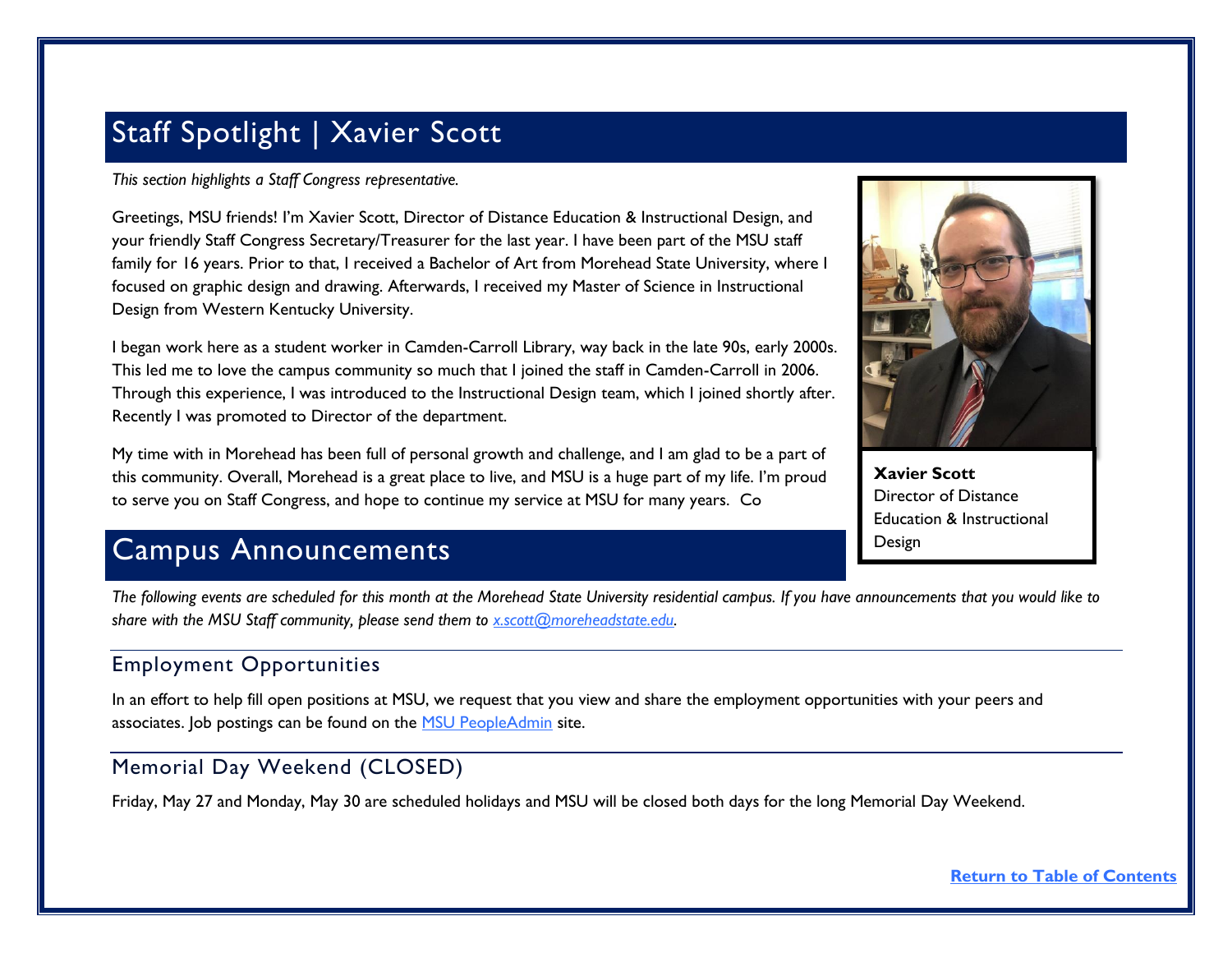### Juneteenth (Closed)

Monday, June 20 is a scheduled holiday and MSU will be closed for Juneteenth.

## <span id="page-2-0"></span>Staff Salutes

*The following salutes were submitted for this month. If you know of a worthy candidate, you can submit your suggestion on the [Submit a Staff Salute](https://www.moreheadstate.edu/Leadership/Staff-Congress/Submit-a-Staff-Salute) page.* 

#### Kody Baker

"Even though he is new to his position, Kody is always extremely helpful, pleasant and quick to respond to any questions or problems you may have. Kody is a great asset to MSU and the payroll office."

- Submitted April 20, 2022

#### Asiah Handley

"Asiah is awesome. She can step into most roles in this department and help students with many needs. She is the first voice many hear when they call the University. She also helps the staff in the department with travel, evaluation deadlines, and keeping the department on budget. She is great mentor to the work study students she supervises. She is a blessing to work with each day."

- Submitted April 14, 2022

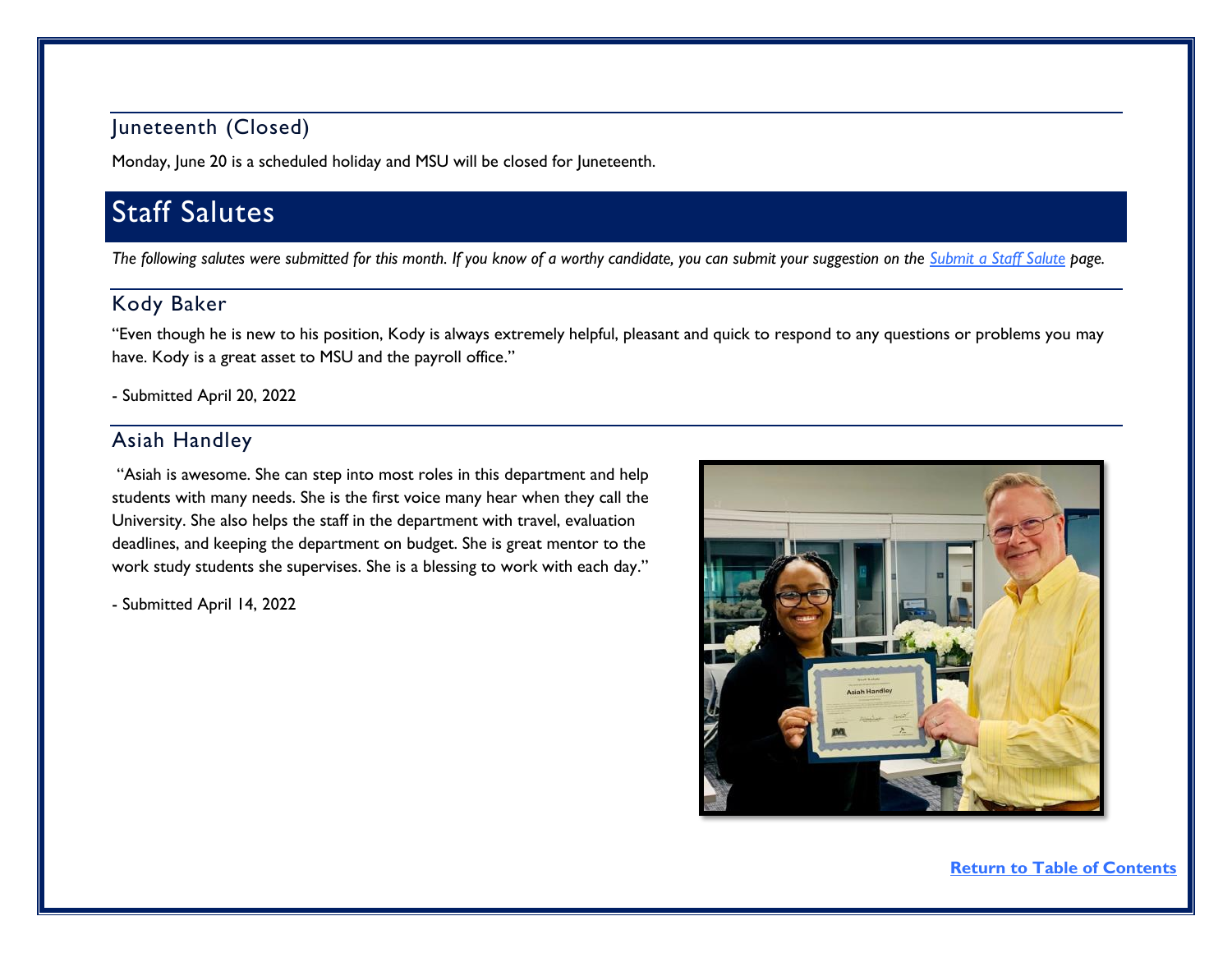#### Amanda Maynard

"Amanda has been working with MSU Admissions for almost 3 years. She is dedicated to her work. She juggles being a single mom and full time worker well. She adapts to change well and can use her natural charm to develop relationships with new schools. She is a great asset to the department."

- Submitted April 14, 2022

#### John Rose

"John helps so many students each year but also he helps staff who might need help for a student. He is a great asset to Financial Aid but also to the University. He is quick to respond and is very thorough in explaining complicated information."

- Submitted April 14, 2022

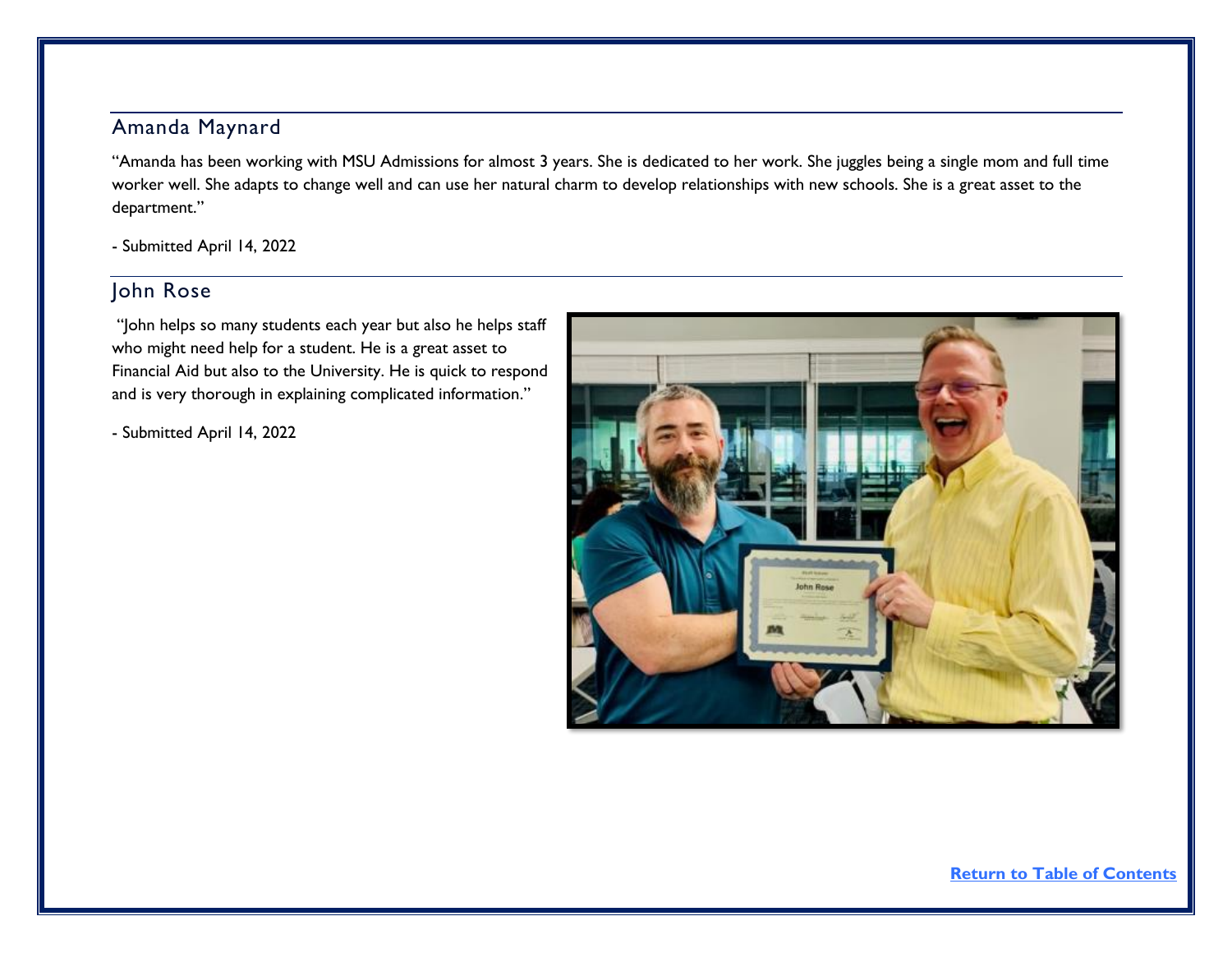## <span id="page-4-0"></span>Staff Congress Meeting Summary

In this section, we summarize the reports from the Staff Congress monthly meeting.

- MSU will be ending COVID-19 case counts the first or second week of May.
- The next one-time stipend is scheduled for mid-May for individuals who have been employed since September 1st, 2021.
- There will be a 3% increase in base pay for employees who have worked full time for a full year starting on July 1<sup>st</sup>, 2022.
- Complimented Staff Congress Executive Council for our feedback and assistance in these additional compensation opportunities.
- Dr. Morgan wants to meet with Staff Congress Executive Council to discuss adjusting the compensation scale upwards going forward.
- On July 1, 2022 the lowest paid employees will receive an additional raise to their base pay.
- Chair Flora expressed sympathies on behalf of Staff Congress to Dan Connell for the loss of his wife.
- The Distinguished Service Award Committee had a request for volunteers, which were filled by:
	- o Dan Connell
	- o Amanda Lewis
	- o Vickie Cooper
	- o Chris Hampton
	- o Steve Crail
	- o Sherry Gamble
- COVID-19 Update (April 25-30):
	- o 6 positive cases for employees.
	- o 1 positive case for on campus students.
	- o 2 positive cases for off campus students.
- Newly elected members of Staff Congress are:
	- o John Rose
	- o Stacy Scott
	- o Julie Ferguson
	- o David Flora
	- o Leanne Akers
	- o Jennifer Shaw
- The Officer Elections will be held during the June meeting. New officers will begin work in July 2022.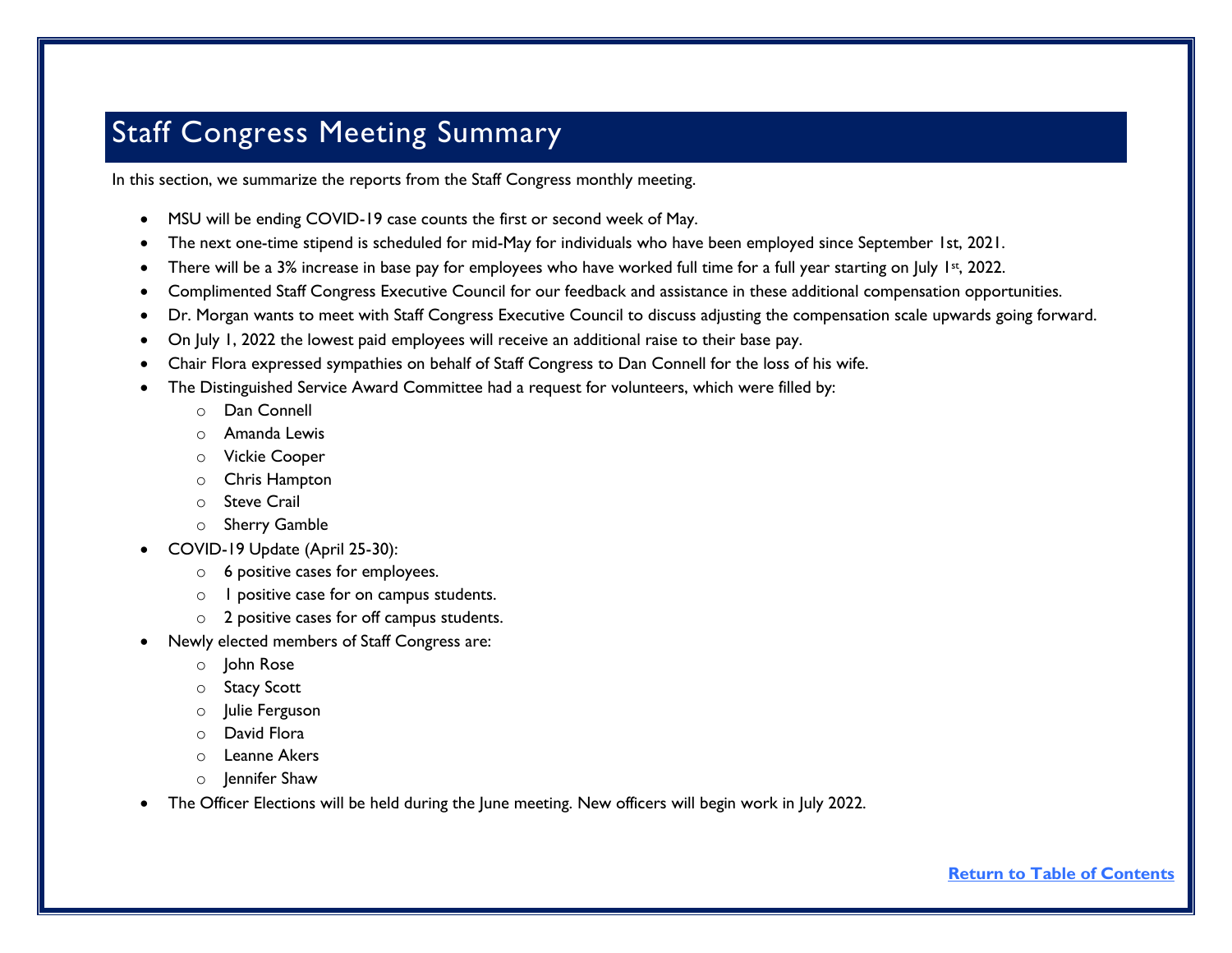- <span id="page-5-0"></span>• The \$98 million Science & Engineering building and \$34 million in asset preservation funds have been approved in the legislative budget. This should help with drainage, roofs, HVAC, and other issues on campus over the next 2 years.
- Human Resources call and email responses may be delayed due to extensive work on the 7/1 pay increase. Please be patient.
- Monthly Learning Café training sessions were switched to bi-monthly.
- VP Mary Fister-Tucker wants Learning Café to focus on [Employee Assistance Program \(EAP\).](https://www.moreheadstate.edu/administration/human-resources/msu-employees/employee-assistance-program)
- Farmer's Market starts in June. Will be in front of Howell-McDowell.
- Student Government Association (SGA) has recently elected a new executive board which is looking forward to serving the MSU community this upcoming school year.
- Chloe Marstiller is the new president of SGA.
- SGA are continuing to work on the WiFi and parking.
- Motion to change the terms Chair and Vice Chair to President and Vice President. Motion approved with 2/3 votes. This will now go before the Board of Regents for final approval.
- The [Ukraine Resolution](https://www.moreheadstate.edu/leadership/staff-congress/resolutions) has been added to the website.

## Concerns

| <b>Comment/Concern</b>                                                                                                                                                                                                                                                                                                                                                                                                                                                                                                        | <b>Response</b>                                                                                                                                                                            |
|-------------------------------------------------------------------------------------------------------------------------------------------------------------------------------------------------------------------------------------------------------------------------------------------------------------------------------------------------------------------------------------------------------------------------------------------------------------------------------------------------------------------------------|--------------------------------------------------------------------------------------------------------------------------------------------------------------------------------------------|
| Recently the plastic wraps have been removed from the<br>water fountains in my building after being closed for nearly<br>two years. Is the water safe to use? Have the fountains been<br>flushed to remove stagnant water?                                                                                                                                                                                                                                                                                                    | Consulted Facilities Management. The lines have been flushed and the water is<br>okay to drink. If there are any issues, please let Facilities Management know<br>so they can be resolved. |
| I am excited about the opportunities that are being offered to<br>our students with the level up program. Is there any way we<br>could consider a similar model for faculty and staff to<br>participate in? I'm thinking - customer service, teamwork,<br>supervisor (leadership) training, computer skills, recruitment<br>skills, organizational skills, stress management, communication<br>and networking among campus offices, etc. We need more<br>professional development among our faculty and staff here at<br>MSU. | Forwarded to Human Resources for consideration.                                                                                                                                            |